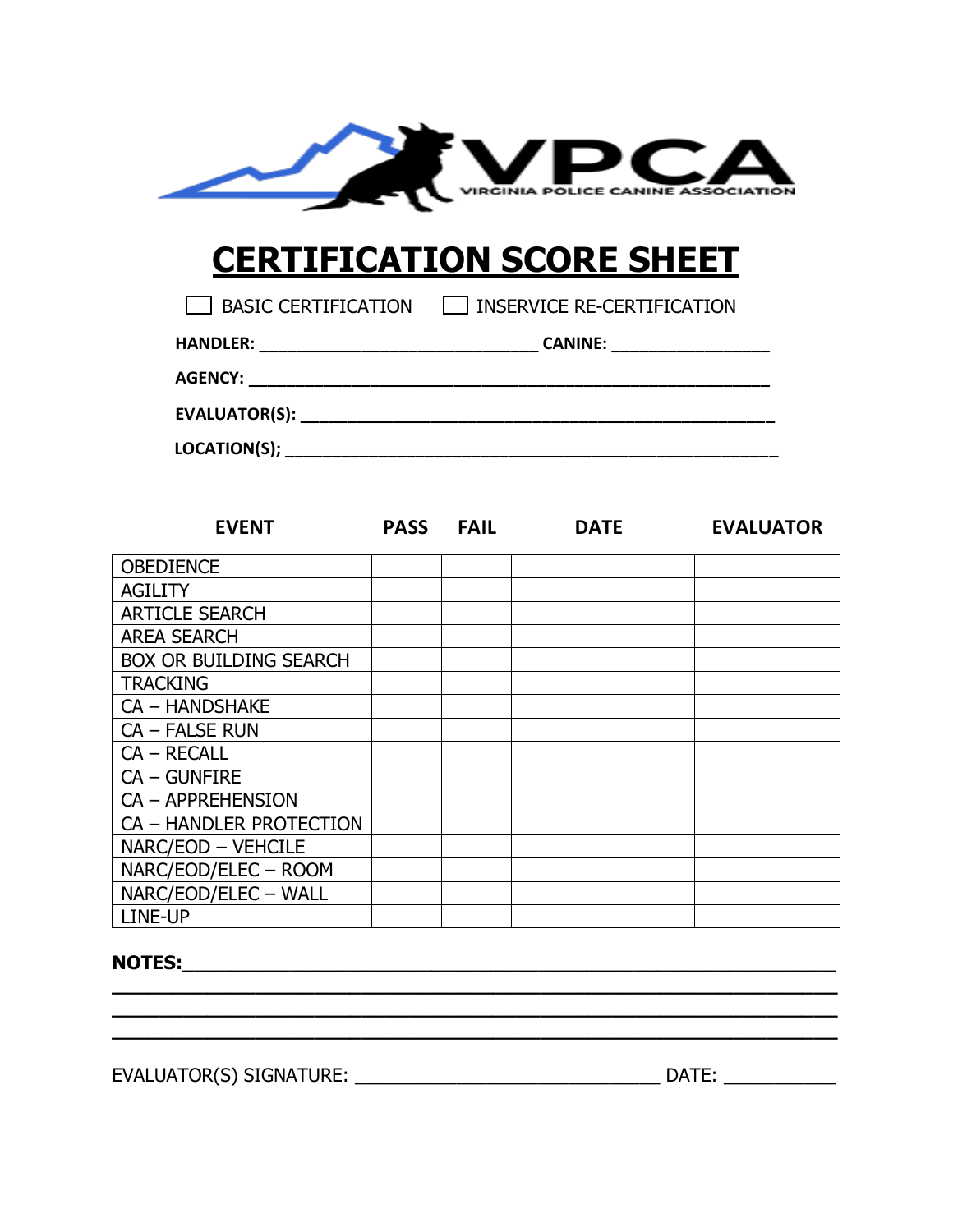

# **OBEDIENCE**

**HANDLER:\_\_\_\_\_\_\_\_\_\_\_\_\_\_\_\_\_\_\_\_\_ CANINE:\_\_\_\_\_\_\_\_\_\_\_\_\_\_** 

**DATE:\_\_\_\_\_\_\_\_\_\_\_\_\_\_\_\_\_ EVALUATOR:\_\_\_\_\_\_\_\_\_\_\_\_\_\_\_**

**LOCATION:\_\_\_\_\_\_\_\_\_\_\_\_\_\_\_\_\_\_\_\_\_\_\_\_\_\_\_\_\_\_\_\_\_\_\_\_\_\_\_\_\_\_\_\_\_\_\_**

**WEATHER CONDITIONS:\_\_\_\_\_\_\_\_\_\_\_\_\_\_\_\_\_\_\_\_\_\_\_\_\_\_\_\_\_\_\_\_\_\_\_\_\_** 

| NORMAL PACE          |  |
|----------------------|--|
| <b>SLOW PACE</b>     |  |
| <b>FAST PACE</b>     |  |
| RIGHT TURN X2        |  |
| LEFT TURN X2         |  |
| <b>ABOUT TURN X2</b> |  |
| FORGING              |  |
| <b>CROWDING</b>      |  |
| LAGGING              |  |
| WIDE TURN            |  |
| EXTRA COMMANDS       |  |
| CORRECT              |  |
| COMMANDS             |  |
| UNMANAGABLE          |  |
| ADAPTING TO K-9      |  |
| RELIEVING IN AREA    |  |
|                      |  |

| <b>START</b>            |  |
|-------------------------|--|
| DOWN-STAY               |  |
| SIT-STAY                |  |
| PICK UPS                |  |
| poor sit                |  |
| Poor Down               |  |
| <b>FXTRA COMMANDS</b>   |  |
| <b>CORRECT COMMANDS</b> |  |
| UNMANAGEABLE            |  |
| RELIEVING IN AREA       |  |

 **HEELING PHASE WALKING PHASE DISTANCE CONTROL**

| <b>STAY</b>             |  |
|-------------------------|--|
| <b>DOWN BY HAND</b>     |  |
| SIT BY HAND             |  |
| <b>DOWN BY VOICE</b>    |  |
| SIT BY VOICE            |  |
| HALFWAY SIT             |  |
| HALFWAY DOWN            |  |
| <b>RECALL</b>           |  |
| FINISH                  |  |
| <b>EXTRA COMMANDS</b>   |  |
| <b>CORRECT COMMANDS</b> |  |
| UNMANAGABLE             |  |
| RELIEVING IN AREA       |  |

 **ATTEMPT: PASS FAIL** 1 □ | 2 □ | 3□|<br>|



**\_\_\_\_\_\_\_\_\_\_\_\_\_\_\_\_\_\_\_\_\_\_\_\_\_\_\_\_\_\_\_\_\_\_\_\_\_\_\_\_\_\_\_\_\_\_\_\_\_\_\_\_\_\_\_\_\_\_\_\_\_**

**NOTES:\_\_\_\_\_\_\_\_\_\_\_\_\_\_\_\_\_\_\_\_\_\_\_\_\_\_\_\_\_\_\_\_\_\_\_\_\_\_\_\_\_\_\_\_\_\_\_\_\_\_\_\_\_\_\_**

**EVALUATOR SIGNATURE:\_\_\_\_\_\_\_\_\_\_\_\_\_\_\_\_\_\_ DATE:\_\_\_\_\_\_\_\_\_\_\_\_\_\_\_**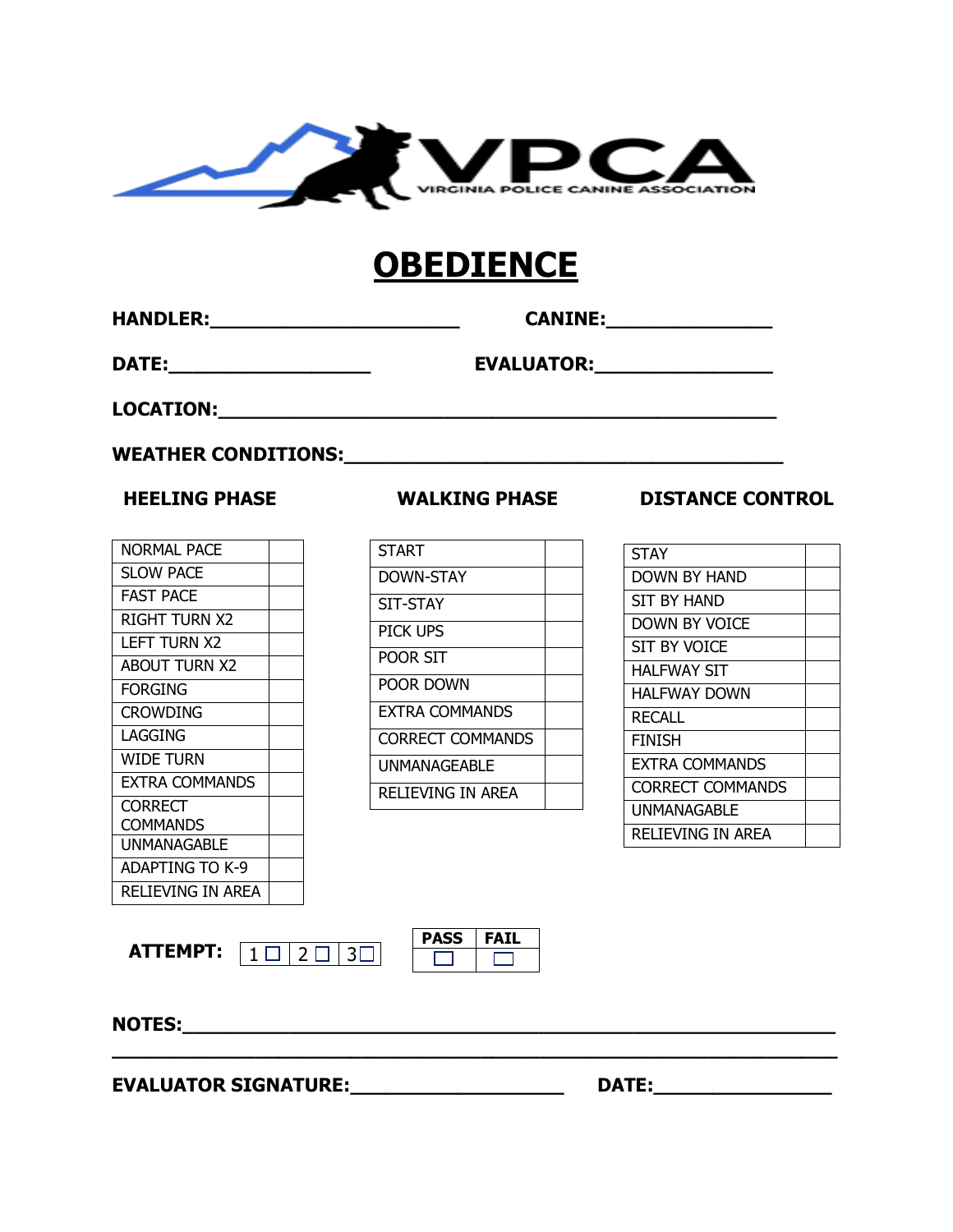

# **AGILITY**

**HANDLER:\_\_\_\_\_\_\_\_\_\_\_\_\_\_\_\_\_\_\_\_\_\_\_\_ CANINE:\_\_\_\_\_\_\_\_\_\_\_\_\_\_**

**DATE:\_\_\_\_\_\_\_\_\_\_\_\_\_\_\_ EVALUATOR:\_\_\_\_\_\_\_\_\_\_\_\_\_\_\_\_\_\_\_\_\_\_**

**LOCATION:\_\_\_\_\_\_\_\_\_\_\_\_\_\_\_\_\_\_\_\_\_\_\_\_\_\_\_\_\_\_\_\_\_\_\_\_\_\_\_\_\_\_\_\_\_\_\_\_**

**WEATHER CONDITIONS:\_\_\_\_\_\_\_\_\_\_\_\_\_\_\_\_\_\_\_\_\_\_\_\_\_\_\_\_\_\_\_\_\_\_\_\_\_**

### **(CANINES OVER THE AGE OF 5 ARE EXEMPT FROM THIS EXERCISE)**

| HURDLE 1                          | LADDER CLIMB                      | A FRAME                           | <b>DOWN</b>                       |
|-----------------------------------|-----------------------------------|-----------------------------------|-----------------------------------|
| HURDLE 2                          | <b>PLATFORM</b>                   | <b>BARRELL</b>                    | <b>START</b>                      |
| HURDLE 3                          | <b>DISMOUNT</b>                   | <b>FINISH</b>                     | <b>WALK</b>                       |
| <b>HURDLE 4</b>                   | <b>FINISH</b>                     | K-9 LAUNCHES<br><b>FRAME</b>      | <b>FINISH</b>                     |
| <b>BRICK HURDLE</b>               | K-9 LAUNCHES                      | K-9 LAUNCHES<br><b>BARRELS</b>    | <b>UNDER CONTROL</b>              |
| PICKET FENCE                      | UNDER CONTROL                     | UNDER CONTROL                     | <b>CORRECT</b><br><b>COMMANDS</b> |
| <b>WINDOW HURDLE</b>              | <b>CORRECT</b><br><b>COMMANDS</b> | <b>CORRECT</b><br><b>COMMANDS</b> | <b>EXTRA</b><br><b>COMMANDS</b>   |
| CAR DOOR                          | EXTRA COMMANDS                    | EXTRA COMMANDS                    | <b>RELIEVING IN</b><br>AREA       |
| <b>FINISH</b>                     | <b>STRESS</b>                     | <b>STRESS</b>                     |                                   |
| <b>CORRECT</b><br><b>COMMANDS</b> | RELIEVING IN AREA                 | RELIEVING IN AREA                 |                                   |
| EXTRA COMMANDS                    |                                   |                                   |                                   |
| <b>RELIEVING IN AREA</b>          |                                   |                                   |                                   |

**\_\_\_\_\_\_\_\_\_\_\_\_\_\_\_\_\_\_\_\_\_\_\_\_\_\_\_\_\_\_\_\_\_\_\_\_\_\_\_\_\_\_\_\_\_\_\_\_\_\_\_\_\_\_\_\_\_\_\_\_\_ \_\_\_\_\_\_\_\_\_\_\_\_\_\_\_\_\_\_\_\_\_\_\_\_\_\_\_\_\_\_\_\_\_\_\_\_\_\_\_\_\_\_\_\_\_\_\_\_\_\_\_\_\_\_\_\_\_\_\_\_\_**

### **ATTEMPT:**



**PASS FAIL** 

**NOTES:** 

### **EVALUATORS SIGNATURE:\_\_\_\_\_\_\_\_\_\_\_\_\_\_\_\_\_\_\_\_\_\_\_ DATE:\_\_\_\_\_\_\_\_\_\_\_\_**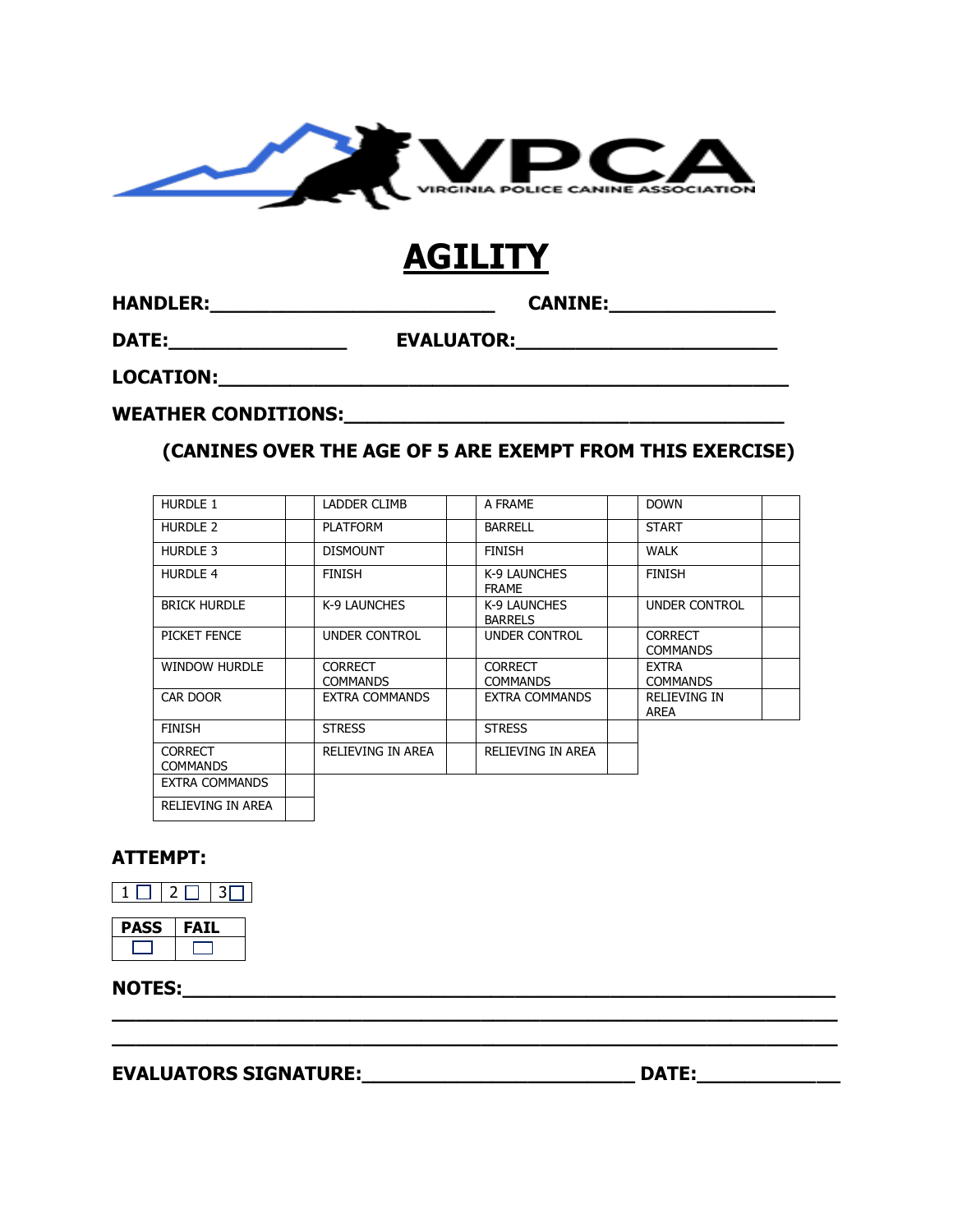

# **ARTICLE SEARCH**

|                                        | (4 MINUTE TIME LIMIT, 30 SECOND WARNING GIVEN BY EVALUATOR) |
|----------------------------------------|-------------------------------------------------------------|
|                                        |                                                             |
| <b>CHECK WIND</b>                      |                                                             |
| <b>ENTER AREA</b><br><b>BEFORE K-9</b> |                                                             |
| <b>INDICATES</b><br>$\Gamma$           |                                                             |

RELIEVING IN AREA ARTICLE 1 ARTICLE 2 ARTICLE 3 REWARD **ATTEMPT:**  $1$   $2$   $3$   $3$ **PASS FAIL**  $\overline{\phantom{a}}$  (DIAGRAM OF SEARCH AREA)  $NOTES:$ **\_\_\_\_\_\_\_\_\_\_\_\_\_\_\_\_\_\_\_\_\_\_\_\_\_\_\_\_\_\_\_\_\_\_\_\_\_\_\_\_\_\_\_\_\_\_\_\_\_\_\_\_\_\_\_\_\_\_\_\_\_**

**EVALUATOR SIGNATURE:\_\_\_\_\_\_\_\_\_\_\_\_\_\_\_\_\_\_\_\_\_\_\_\_ DATE:\_\_\_\_\_\_\_\_\_\_\_\_**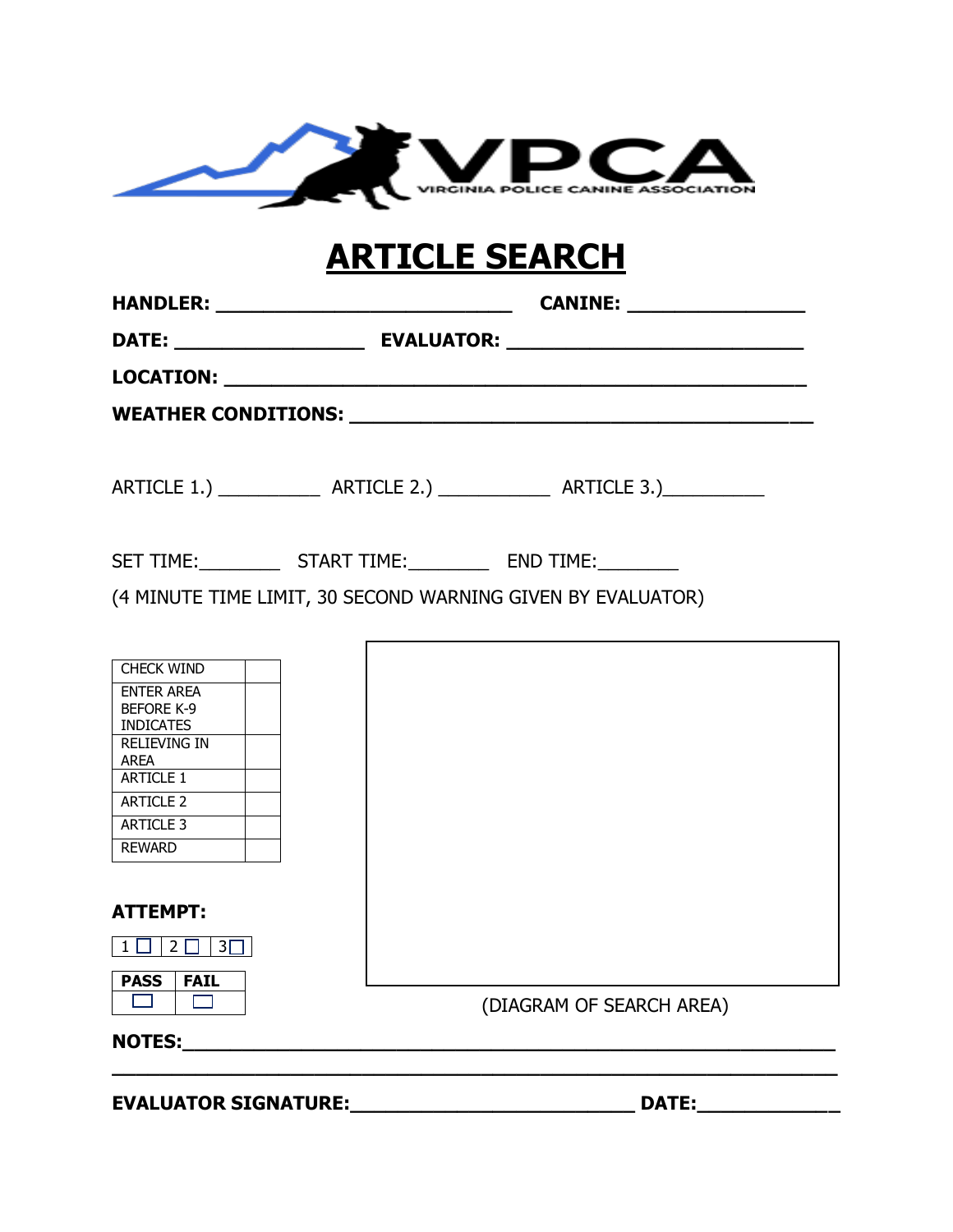

# **AREA SEARCH**

|                                    | SET TIME: _________________ START TIME: _______________ END TIME: ______________ |                          |
|------------------------------------|----------------------------------------------------------------------------------|--------------------------|
| DECOY:                             |                                                                                  |                          |
|                                    |                                                                                  | (DIAGRAM OF SEARCH AREA) |
| CHECK WIND                         |                                                                                  |                          |
| <b>ANNOUNCEMENTS</b>               |                                                                                  |                          |
| ALERT                              |                                                                                  |                          |
| <b>CORRECT</b><br><b>COMMANDS</b>  |                                                                                  |                          |
| <b>RELIEVING IN</b><br><b>AREA</b> |                                                                                  |                          |
| OFFICER SAFETY                     |                                                                                  |                          |
|                                    |                                                                                  |                          |
| <b>ATTEMPT:</b>                    |                                                                                  |                          |
| $1$ $\Box$ $2$ $\Box$ $3$ $\Box$   |                                                                                  |                          |
| <b>PASS</b><br><b>FAIL</b><br>ш    |                                                                                  |                          |

**\_\_\_\_\_\_\_\_\_\_\_\_\_\_\_\_\_\_\_\_\_\_\_\_\_\_\_\_\_\_\_\_\_\_\_\_\_\_\_\_\_\_\_\_\_\_\_\_\_\_\_\_\_\_\_\_\_\_\_\_\_**

**NOTES:\_\_\_\_\_\_\_\_\_\_\_\_\_\_\_\_\_\_\_\_\_\_\_\_\_\_\_\_\_\_\_\_\_\_\_\_\_\_\_\_\_\_\_\_\_\_\_\_\_\_\_\_\_\_\_**

**EVALUATOR SIGNATURE:\_\_\_\_\_\_\_\_\_\_\_\_\_\_\_\_\_\_\_\_\_\_\_\_ DATE:\_\_\_\_\_\_\_\_\_\_\_\_**

**\_\_\_\_\_\_\_\_\_\_\_\_\_\_\_\_\_\_\_\_\_\_\_\_\_\_\_\_\_\_\_\_\_\_\_\_\_\_\_\_\_\_\_\_\_\_\_\_\_\_\_\_\_\_\_\_\_\_\_\_\_**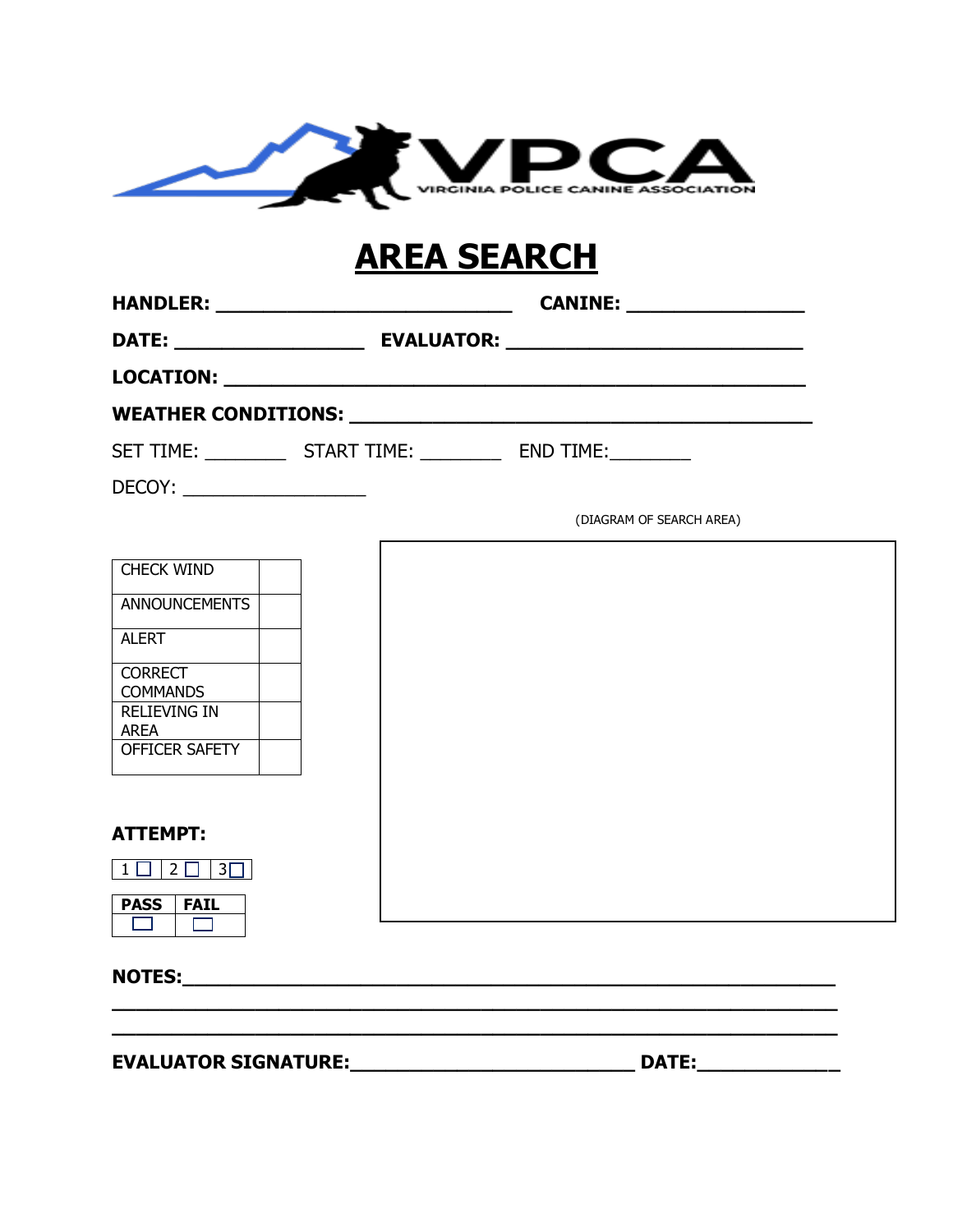

# **BOX SEARCH**

| <b>HANDLER:</b> ________________________________                                                                                                                                                                                                                                              |                          |  |
|-----------------------------------------------------------------------------------------------------------------------------------------------------------------------------------------------------------------------------------------------------------------------------------------------|--------------------------|--|
|                                                                                                                                                                                                                                                                                               |                          |  |
|                                                                                                                                                                                                                                                                                               |                          |  |
|                                                                                                                                                                                                                                                                                               |                          |  |
| SET TIME: ______________________ START TIME: _________________ END TIME: ___________                                                                                                                                                                                                          |                          |  |
|                                                                                                                                                                                                                                                                                               | <b>DIAGRAM OF SEARCH</b> |  |
| <b>CHECK WIND</b><br>ANNOUNCEMENTS<br><b>ALERT</b><br><b>CORRECT</b><br><b>COMMANDS</b><br><b>RELIEVING IN</b><br><b>AREA</b><br>OFFICER SAFETY<br><b>ATTEMPT:</b><br>$\overline{1}$ $\overline{1}$ $\overline{2}$ $\overline{1}$ $\overline{3}$ $\overline{1}$<br><b>PASS</b><br><b>FAIL</b> |                          |  |

**\_\_\_\_\_\_\_\_\_\_\_\_\_\_\_\_\_\_\_\_\_\_\_\_\_\_\_\_\_\_\_\_\_\_\_\_\_\_\_\_\_\_\_\_\_\_\_\_\_\_\_\_\_\_\_\_\_\_\_\_\_**

**NOTES:\_\_\_\_\_\_\_\_\_\_\_\_\_\_\_\_\_\_\_\_\_\_\_\_\_\_\_\_\_\_\_\_\_\_\_\_\_\_\_\_\_\_\_\_\_\_\_\_\_\_\_\_\_\_\_**

**EVALUATOR SIGNATURE: \_\_\_\_\_\_\_\_\_\_\_\_\_\_\_\_\_\_\_\_\_\_\_ DATE: \_\_\_\_\_\_\_\_\_\_\_\_**

**\_\_\_\_\_\_\_\_\_\_\_\_\_\_\_\_\_\_\_\_\_\_\_\_\_\_\_\_\_\_\_\_\_\_\_\_\_\_\_\_\_\_\_\_\_\_\_\_\_\_\_\_\_\_\_\_\_\_\_\_\_**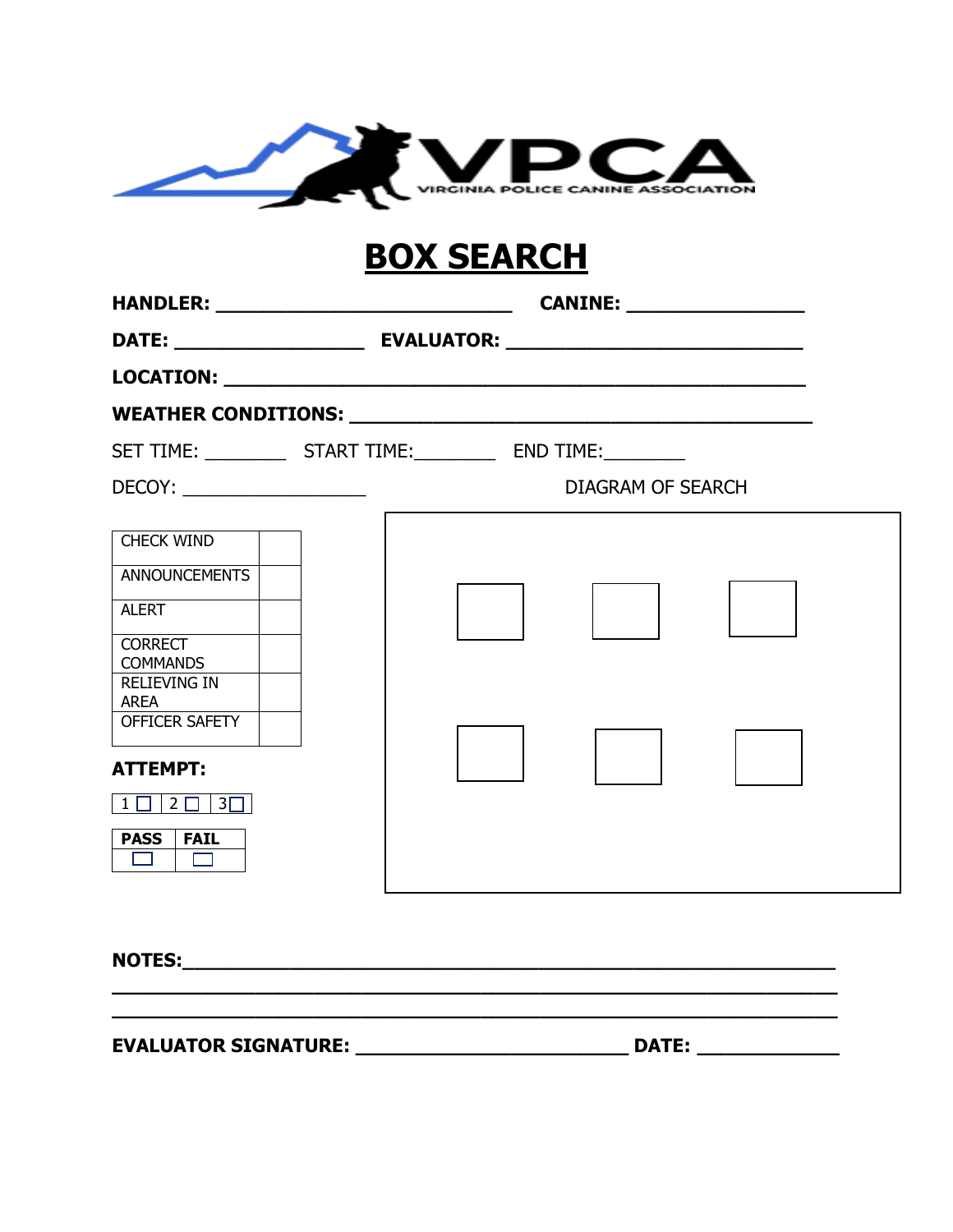

# **BUILDING SEARCH**

| <b>HANDLER:</b>  |                   | <b>CANINE:</b> |  |
|------------------|-------------------|----------------|--|
| <b>DATE:</b>     | <b>EVALUATOR:</b> |                |  |
| <b>LOCATION:</b> |                   |                |  |
| <b>SET TIME:</b> | START TIME:       | END TIME:      |  |

 $DECOY:$ 

| <b>ANNOUNCEMENTS</b>               |  |  |  |
|------------------------------------|--|--|--|
| <b>ALERT</b>                       |  |  |  |
| <b>CORRECT</b><br><b>COMMANDS</b>  |  |  |  |
| <b>RELIEVING IN</b><br><b>AREA</b> |  |  |  |
| OFFICER SAFETY                     |  |  |  |
|                                    |  |  |  |
| <b>ATTEMPT:</b>                    |  |  |  |
| $3\Box$<br>$2\square$<br>$1 \cup$  |  |  |  |
| <b>PASS</b><br><b>FAIL</b>         |  |  |  |
|                                    |  |  |  |

<u> 1989 - Johann Harry Harry Harry Harry Harry Harry Harry Harry Harry Harry Harry Harry Harry Harry Harry Harry</u>

NOTES: NOTES:

EVALUATOR SIGNATURE: \_\_\_\_\_\_\_\_\_\_\_\_\_\_\_\_\_\_\_\_\_\_\_\_\_\_\_\_\_\_\_\_\_\_ D

| <b>DATE:</b> |  |
|--------------|--|
|              |  |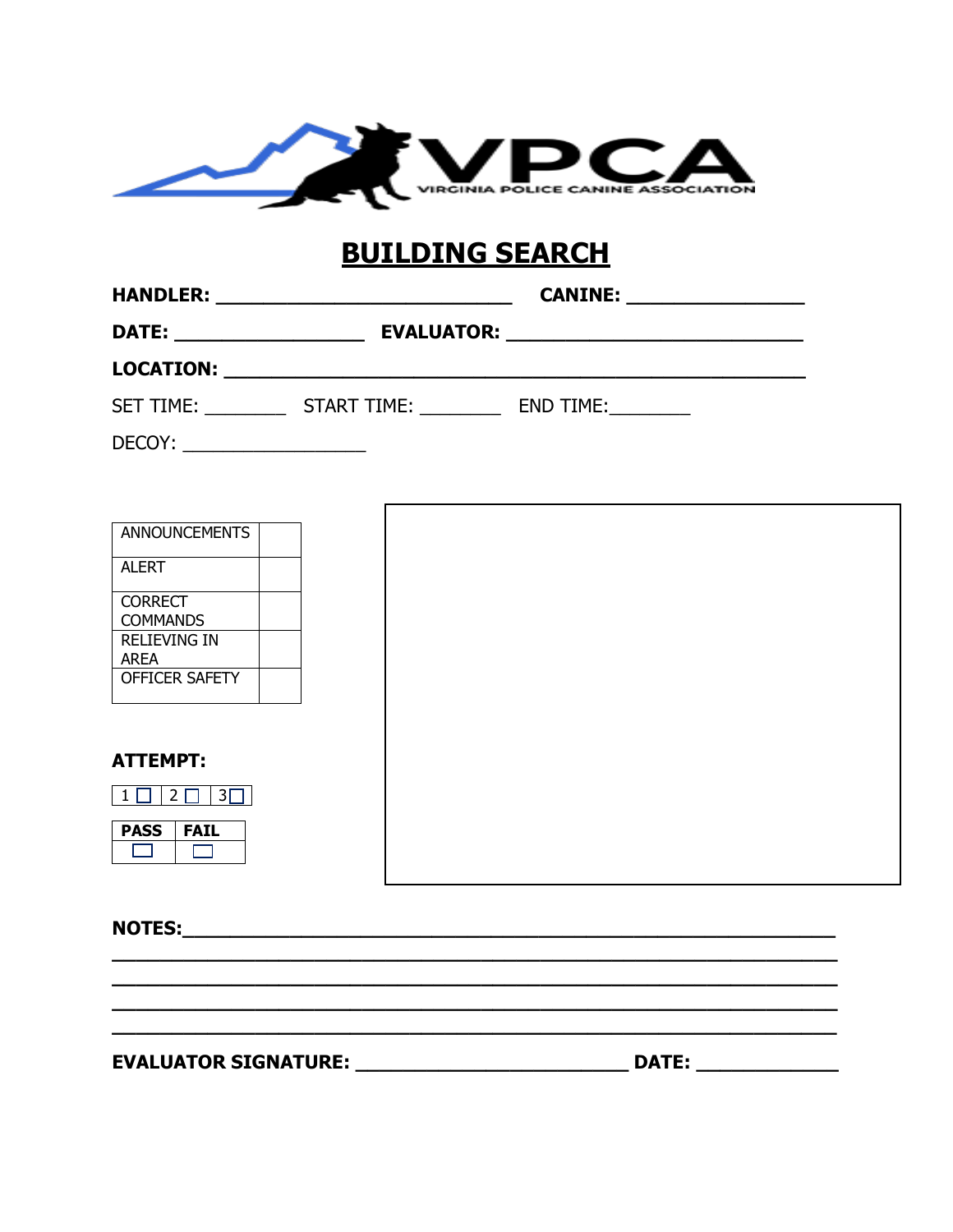

# **TRACKING**

|                                  |                                              | SET TIME: ________________ START TIME: ______________ END TIME: ___________              |
|----------------------------------|----------------------------------------------|------------------------------------------------------------------------------------------|
|                                  |                                              | TRACK LAID BY: __________________________________CROSS TRACK LAID BY: __________________ |
| <b>CHECK WIND</b>                |                                              |                                                                                          |
| <b>START TRACK</b>               |                                              |                                                                                          |
| <b>CROSS TRACK</b>               |                                              |                                                                                          |
| <b>FIRST LEG</b>                 |                                              |                                                                                          |
| SECOND LEG                       |                                              | <b>DIAGRAM OF TRACK</b>                                                                  |
| THIRD LEG                        |                                              | <b>ATTACHED</b>                                                                          |
| MUTIPLE SURFACES                 |                                              |                                                                                          |
| <b>RELIEVING ON TRACK</b>        |                                              |                                                                                          |
| <b>LEAD CONTROL</b>              |                                              |                                                                                          |
| <b>DISTRACTIONS</b>              |                                              |                                                                                          |
| <b>EXTRA COMMANDS</b>            |                                              |                                                                                          |
| ARTICLE                          |                                              |                                                                                          |
| <b>ATTEMPT:</b>                  | <b>PASS</b><br>$\overline{\phantom{a}}$ FAIL |                                                                                          |
| $1$ $\Box$ $2$ $\Box$ $3$ $\Box$ | $\Gamma \Box$<br>$\Box$                      |                                                                                          |
|                                  |                                              |                                                                                          |
|                                  |                                              |                                                                                          |

**EVALUATOR SIGNATURE: \_\_\_\_\_\_\_\_\_\_\_\_\_\_\_\_\_\_\_\_\_\_\_ DATE: \_\_\_\_\_\_\_\_\_\_\_\_**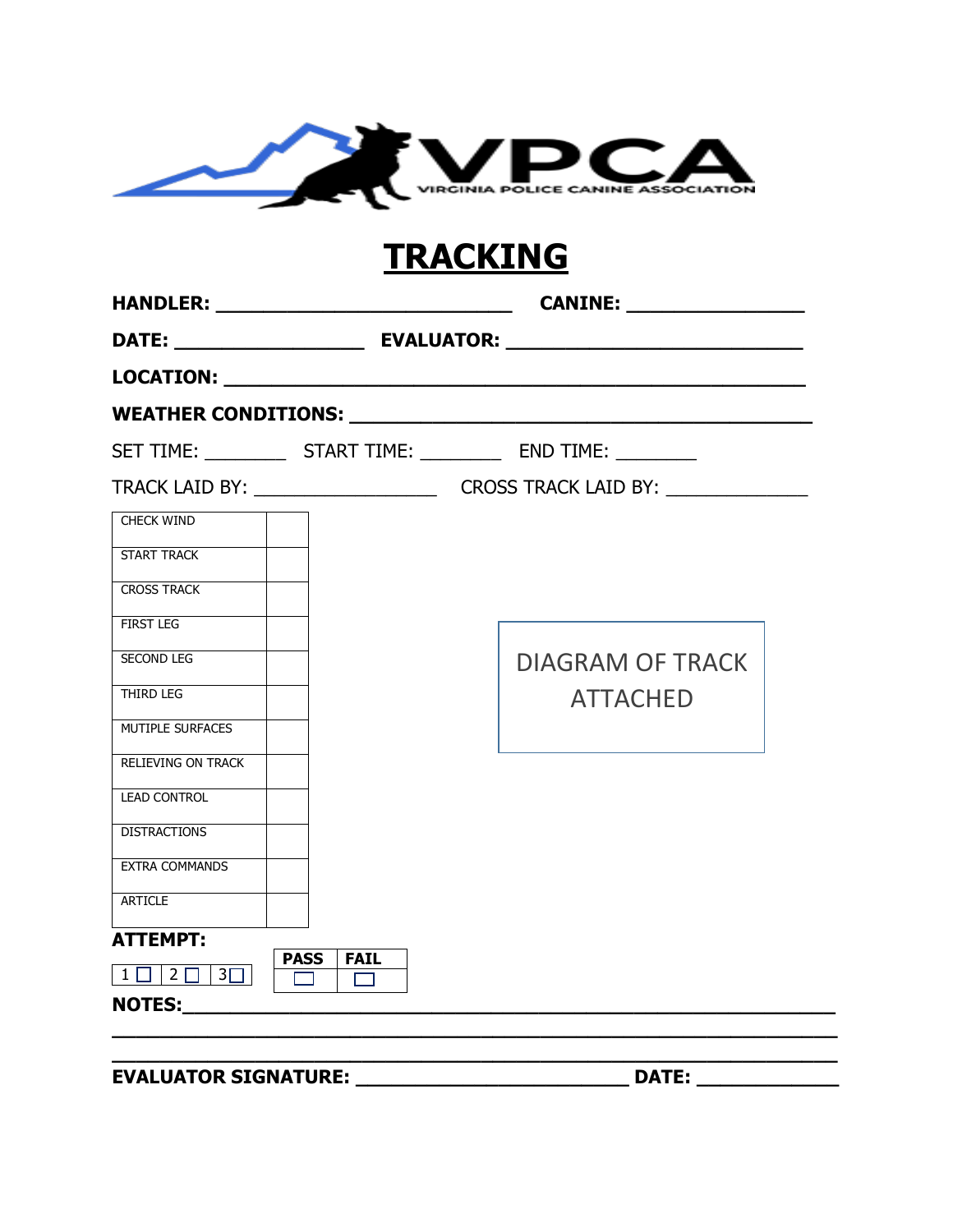# **DIAGRAM OF TRACK**

**WIND DIRECTION: \_\_\_\_\_\_\_**

**EVALUATOR SIGNATURE: \_\_\_\_\_\_\_\_\_\_\_\_\_\_\_\_\_\_\_\_\_\_\_ DATE: \_\_\_\_\_\_\_\_\_\_\_\_**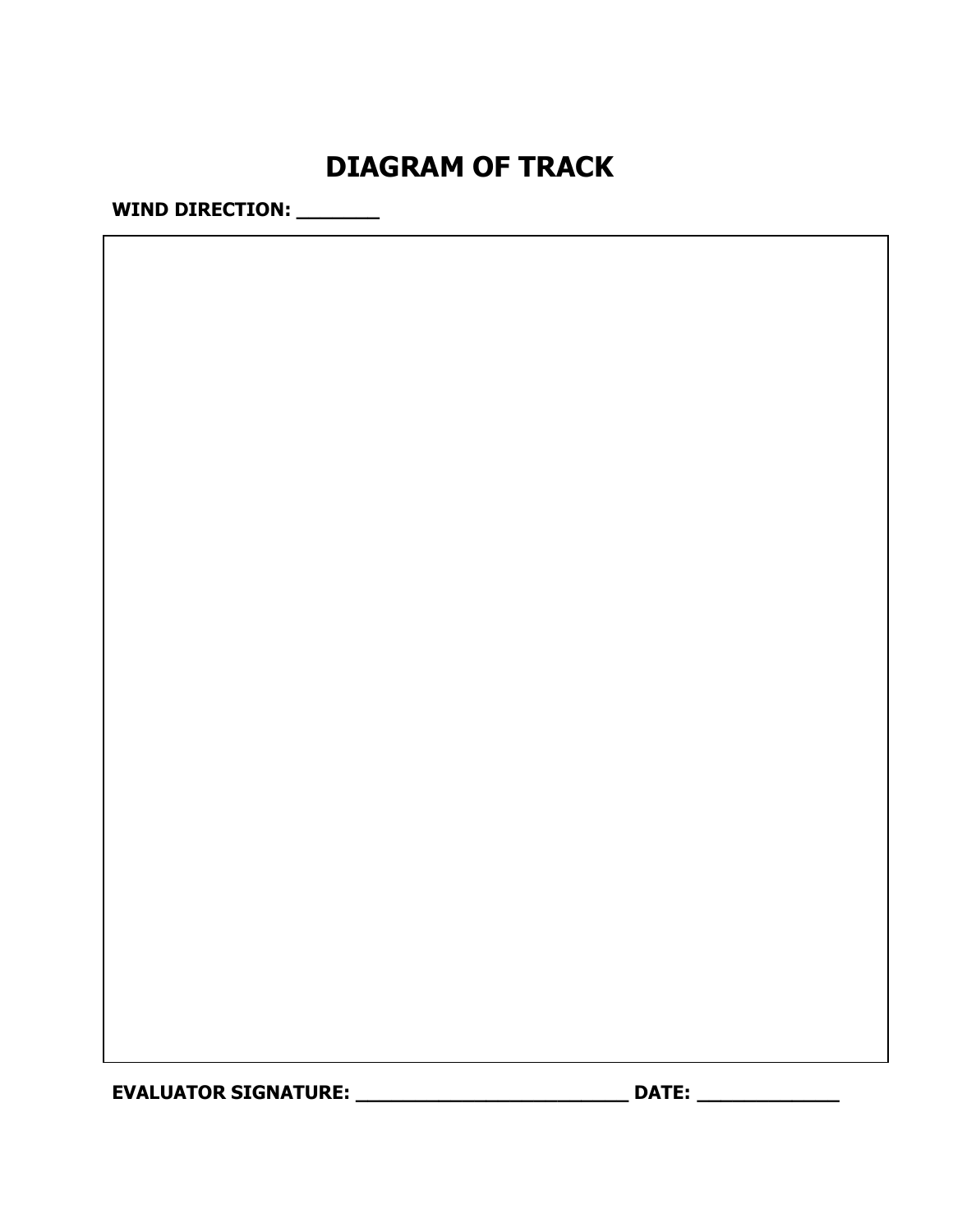

# **CRIMINAL APPREHENSION**

**HANDLER: \_\_\_\_\_\_\_\_\_\_\_\_\_\_\_\_\_\_\_\_\_\_\_\_\_ CANINE: \_\_\_\_\_\_\_\_\_\_\_\_\_\_\_**

**DATE: \_\_\_\_\_\_\_\_\_\_\_\_\_\_\_\_ EVALUATOR: \_\_\_\_\_\_\_\_\_\_\_\_\_\_\_\_\_\_\_\_\_\_\_\_\_**

**LOCATION: \_\_\_\_\_\_\_\_\_\_\_\_\_\_\_\_\_\_\_\_\_\_\_\_\_\_\_\_\_\_\_\_\_\_\_\_\_\_\_\_\_\_\_\_\_\_\_\_\_**

### WEATHER CONDITIONS: **WEATHER**

### **HANDSHAKE FALSE RUN**

| <b>EXTRA COMMANDS</b> |             |      |  |
|-----------------------|-------------|------|--|
| <b>EXTRA COMMANDS</b> |             |      |  |
| APPREHENSION          |             |      |  |
| <b>OVERALL</b>        | <b>PASS</b> | FAIL |  |
| <b>ATTFMPT</b>        |             |      |  |

EVALUATOR SIGNATURE \_\_\_\_\_\_\_\_\_\_\_\_\_\_\_\_\_\_\_\_\_\_\_\_\_\_ EVALUATOR SIGNATURE **\_**\_\_\_\_\_\_\_\_\_\_\_\_\_\_\_\_\_\_\_\_\_\_\_\_

| <b>CANINE BREAKS</b>    |      |      |   |
|-------------------------|------|------|---|
| <b>EXTRA COMMANDS</b>   |      |      |   |
| APPREHENSION            |      |      |   |
| <b>CORRECT COMMANDS</b> |      |      |   |
| K-9 FAIL TO RETURN      |      |      |   |
| <b>OVERALL</b>          | PASS | FAIL |   |
| <b>ATTFMPT</b>          |      | っ    | ર |

DECOY **DECOY** 

EVALUATOR SIGNATURE \_\_\_\_\_\_\_\_\_\_\_\_\_\_\_\_\_\_\_\_\_\_\_\_\_\_

| EXTRA COMMANDS      |             |      |  |
|---------------------|-------------|------|--|
| EXTRA COMMANDS      |             |      |  |
| <b>CANINE MOVES</b> |             |      |  |
| <b>OVERALL</b>      | <b>PASS</b> | FAIL |  |
| <b>ATTFMPT</b>      |             |      |  |

DECOY \_\_\_\_\_\_\_\_\_\_\_\_\_\_\_\_\_\_\_\_\_\_\_ DECOY \_\_\_\_\_\_\_\_\_\_\_\_\_\_\_\_\_\_\_\_\_\_\_

### **RECALL GUN FIRE**

| MOVES ON GUN FIRE                  |             |               |   |
|------------------------------------|-------------|---------------|---|
| APPREHENSION ON GUN<br><b>FIRE</b> |             |               |   |
| <b>APPREHENSION</b>                |             |               |   |
| DECOY DROPS GUN                    |             |               |   |
| <b>CORRECT COMMANDS</b>            |             |               |   |
| EXTRA COMMANDS                     |             |               |   |
| <b>END CONTROL</b>                 |             |               |   |
| <b>OVERALL</b>                     | <b>PASS</b> | <b>FAIL</b>   |   |
| <b>ATTFMPT</b>                     |             | $\mathfrak z$ | 3 |

 $DECOY$   $\qquad$ 

EVALUATOR SIGNATURE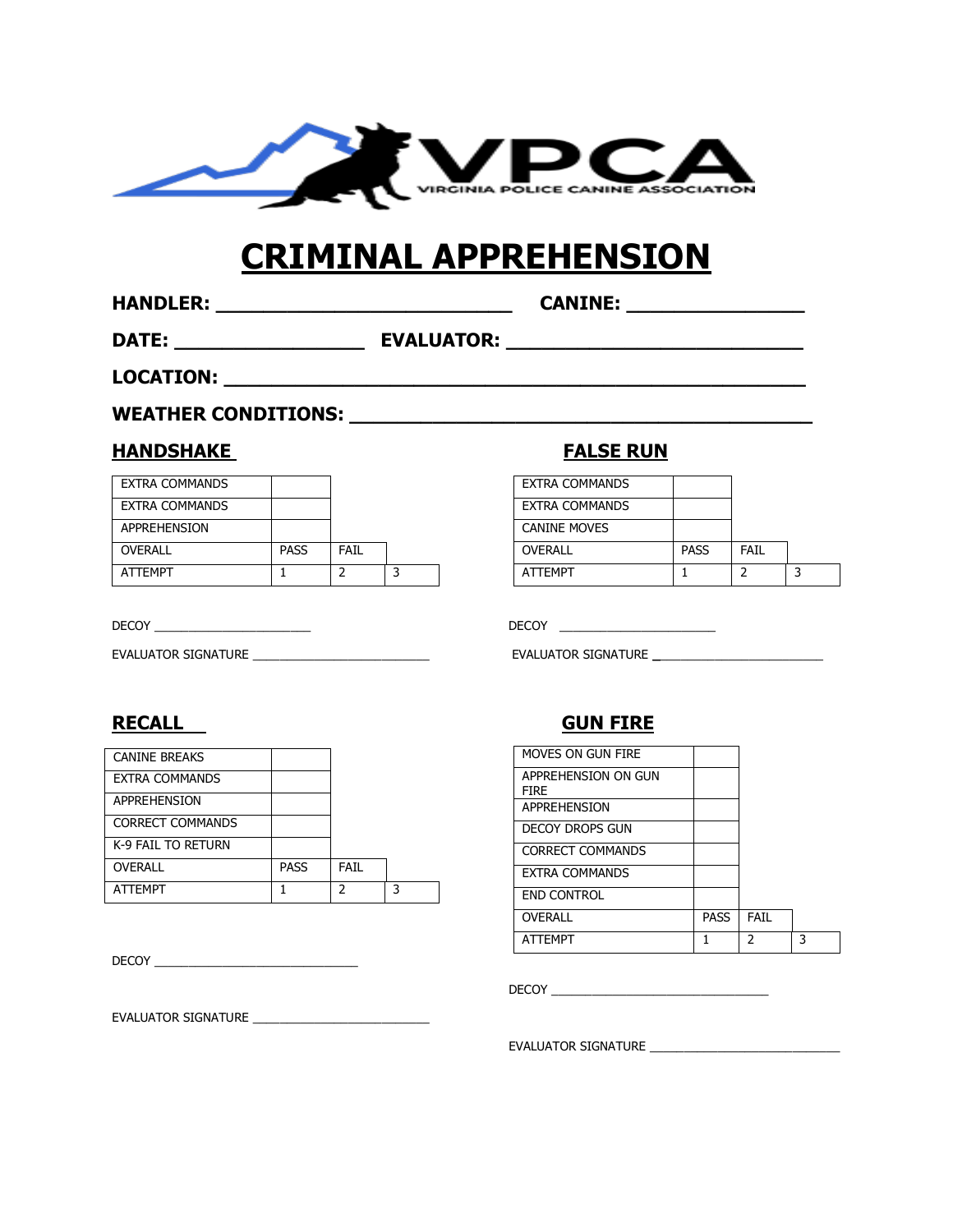

# **CRIMINAL APPREHENSION (CONTINUED)**

### **APPREHENSION**

| <b>FAIL TO APPREHEND</b> |             |               |   |
|--------------------------|-------------|---------------|---|
| <b>BITE AND HOLD</b>     |             |               |   |
| <b>BITE</b>              |             |               |   |
| <b>END CONTROL</b>       |             |               |   |
| <b>RE-ENGAGES DECOY</b>  |             |               |   |
| MOVES ON STAY            |             |               |   |
| <b>CLEAN SEARCH</b>      |             |               |   |
| <b>EXTRA COMMANDS</b>    |             |               |   |
| <b>OVERALL</b>           | <b>PASS</b> | <b>FAIL</b>   |   |
| <b>ATTEMPT</b>           | 1           | $\mathcal{P}$ | 3 |

DECOY <u>Andrea Barbara and Barbara and Barbara and Barbara and Barbara and Barbara and Barbara and Barbara and Barbara and Barbara and Barbara and Barbara and Barbara and Barbara and Barbara and Barbara and Barbara and Barb</u>

EVALUATOR SIGNATURE

### **HANDLER PROTECTION**

| <b>ASSIST WITHOUT</b> |             |               |   |
|-----------------------|-------------|---------------|---|
| <b>COMMANDS</b>       |             |               |   |
| <b>BITE</b>           |             |               |   |
| <b>END CONTROL</b>    |             |               |   |
| <b>MOVES ON STAY</b>  |             |               |   |
| <b>DECOY MOVES</b>    |             |               |   |
| <b>EXTRA COMMANDS</b> |             |               |   |
| <b>CLEAN SEARCH</b>   |             |               |   |
| <b>EXTRA COMMANDS</b> |             |               |   |
| OVERALL               | <b>PASS</b> | FAIL          |   |
| <b>ATTEMPT</b>        | 1           | $\mathcal{P}$ | 3 |

DECOY \_\_\_\_\_\_\_\_\_\_\_\_

EVALUATOR SIGNATURE \_\_\_\_\_\_\_\_\_\_\_\_\_\_\_\_\_\_\_\_

### **NOTES:**

EVALUATOR SIGNATURE: \_\_\_\_\_\_\_\_\_\_\_\_\_\_\_\_\_\_\_\_\_\_\_\_\_\_\_\_\_\_\_\_\_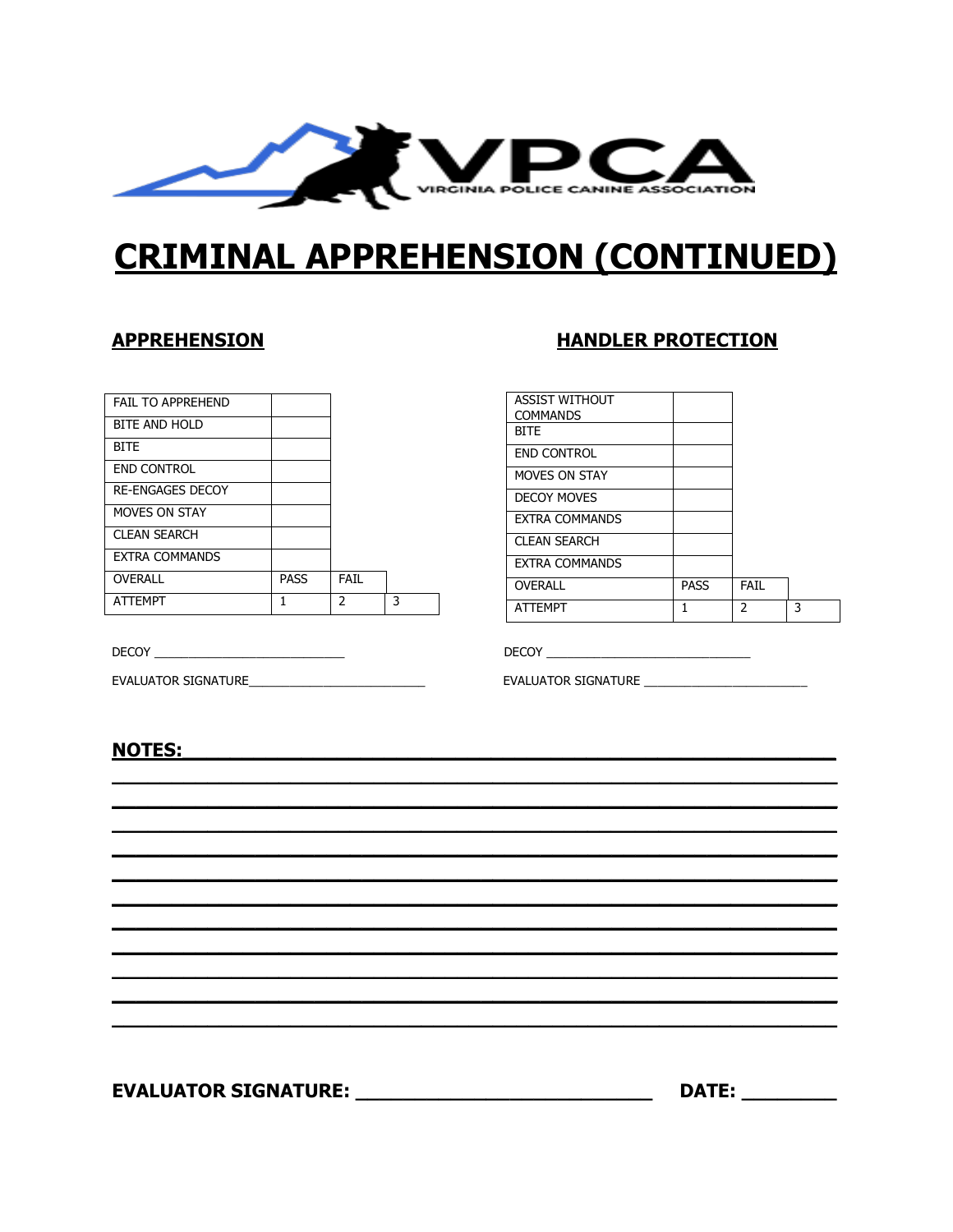

# **VEHICLE SNIFF: NARC/EOD**

**(CIRCLE APPROPRIATE DISCIPLINE)**

| SET TIME: ________ SET BY: ________________ START TIME: ________ END TIME: ______ |                              |                              |                              |                              |              |                            |
|-----------------------------------------------------------------------------------|------------------------------|------------------------------|------------------------------|------------------------------|--------------|----------------------------|
| <b>EXTERIOR HIDE #1</b>                                                           |                              |                              |                              |                              |              |                            |
|                                                                                   |                              |                              |                              |                              |              |                            |
| <b>INTERIOR HIDE #1</b>                                                           |                              |                              |                              |                              |              |                            |
|                                                                                   |                              |                              |                              |                              |              |                            |
| <b>EXTERIOR HIDE #2</b>                                                           |                              |                              |                              |                              |              |                            |
|                                                                                   |                              |                              |                              |                              |              |                            |
| <b>INTERIOR HIDE #2</b>                                                           |                              |                              |                              |                              |              |                            |
|                                                                                   |                              |                              |                              |                              |              |                            |
| <b>BLANK: NO INDICATION OR ALERT</b>                                              |                              |                              |                              |                              |              |                            |
|                                                                                   |                              |                              |                              |                              |              |                            |
|                                                                                   | <b>EXTERIOR</b><br>HIDE $#1$ | <b>INTERIOR</b><br>HIDE $#1$ | <b>EXTERIOR</b><br>HIDE $#2$ | <b>INTERIOR</b><br>HIDE $#2$ | <b>BLANK</b> |                            |
| SAFETY CHECK                                                                      |                              |                              |                              |                              |              |                            |
|                                                                                   |                              |                              |                              |                              |              |                            |
|                                                                                   |                              |                              |                              |                              |              |                            |
| CHECK WIND<br><b>DIA</b>                                                          |                              |                              |                              |                              |              |                            |
| <b>FALSE ALERT</b>                                                                |                              |                              |                              |                              |              |                            |
| HANDLER DID NOT INTERPRET ALERT                                                   |                              |                              |                              |                              |              |                            |
| INCONSISTANT SEARCH SEOUENCE                                                      |                              |                              |                              |                              |              |                            |
| HANDLER KEYED CANINE                                                              |                              |                              |                              |                              |              |                            |
| POOR LEAD CONTROL                                                                 |                              |                              |                              |                              |              |                            |
| CANINE LACK OF FOCUS                                                              |                              |                              |                              |                              |              | <u>ATTEMPT:</u>            |
| PROPER CONTROL OF CANINE                                                          |                              |                              |                              |                              |              | $1 \Box 1 2 \Box$          |
| <b>REWARD BEFORE ALERT</b>                                                        |                              |                              |                              |                              |              | <b>PASS</b><br><b>FAIL</b> |

**\_\_\_\_\_\_\_\_\_\_\_\_\_\_\_\_\_\_\_\_\_\_\_\_\_\_\_\_\_\_\_\_\_\_\_\_\_\_\_\_\_\_\_\_\_\_\_\_\_\_\_\_\_\_\_\_\_\_\_\_\_ \_\_\_\_\_\_\_\_\_\_\_\_\_\_\_\_\_\_\_\_\_\_\_\_\_\_\_\_\_\_\_\_\_\_\_\_\_\_\_\_\_\_\_\_\_\_\_\_\_\_\_\_\_\_\_\_\_\_\_\_\_**

**EVALUATOR SIGNATURE: \_\_\_\_\_\_\_\_\_\_\_\_\_\_\_\_\_\_\_\_\_\_ DATE: \_\_\_\_\_\_\_\_\_\_\_**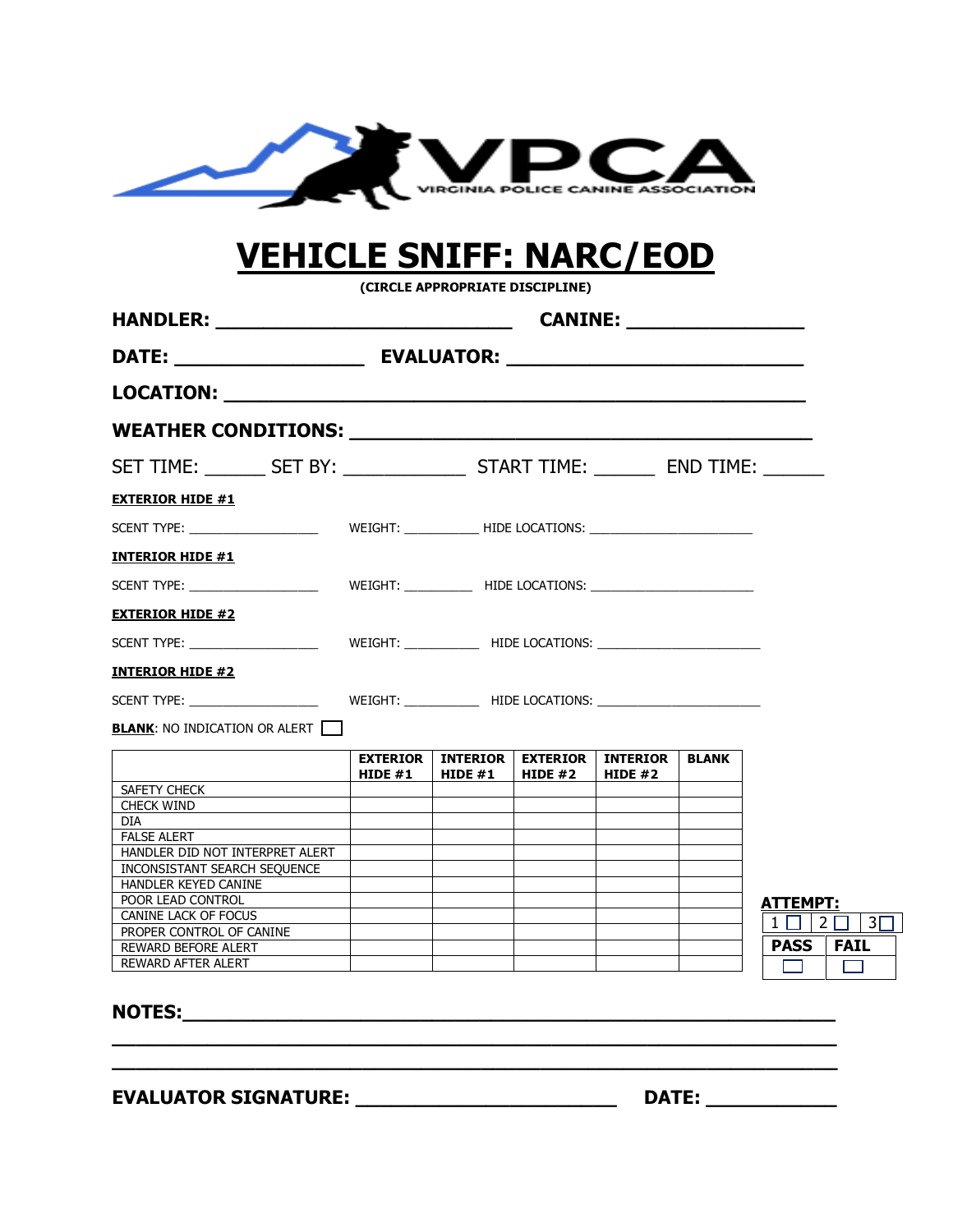

# **ROOM SNIFF: NARC/EOD/ELECTRONIC**

**(CIRCLE APPROPRIATE DISCIPLINE)**

| SET TIME: ________ SET BY: _________________ START TIME: ________ END TIME: ______ |  |                                                                     |  |  |              |                                 |
|------------------------------------------------------------------------------------|--|---------------------------------------------------------------------|--|--|--------------|---------------------------------|
| <b>HIDE #1</b>                                                                     |  |                                                                     |  |  |              |                                 |
|                                                                                    |  |                                                                     |  |  |              |                                 |
| HIDE $#2$                                                                          |  |                                                                     |  |  |              |                                 |
|                                                                                    |  |                                                                     |  |  |              |                                 |
| HIDE $#3$                                                                          |  |                                                                     |  |  |              |                                 |
|                                                                                    |  |                                                                     |  |  |              |                                 |
| HIDE $#4$                                                                          |  |                                                                     |  |  |              |                                 |
|                                                                                    |  |                                                                     |  |  |              |                                 |
|                                                                                    |  |                                                                     |  |  |              |                                 |
|                                                                                    |  |                                                                     |  |  |              |                                 |
| <b>BLANK ROOM:</b> NO INDICATION OR ALERT                                          |  | HIDE #1 $\parallel$ HIDE #2 $\parallel$ HIDE #3 $\parallel$ HIDE #4 |  |  | <b>BLANK</b> |                                 |
| SAFETY CHECK                                                                       |  |                                                                     |  |  |              |                                 |
| CHECK WIND                                                                         |  |                                                                     |  |  |              |                                 |
| DIA                                                                                |  |                                                                     |  |  |              |                                 |
| FALSE ALERT                                                                        |  |                                                                     |  |  |              |                                 |
| HANDLER DID NOT INTERPRET ALERT                                                    |  |                                                                     |  |  |              |                                 |
| INCONSISTANT SEARCH SEQUENCE                                                       |  |                                                                     |  |  |              |                                 |
| HANDLER KEYED CANINE<br>POOR LEAD CONTROL                                          |  |                                                                     |  |  |              |                                 |
| CANINE LACK OF FOCUS                                                               |  |                                                                     |  |  |              | ATTEMPT:                        |
| PROPER CONTROL OF CANINE                                                           |  |                                                                     |  |  |              | $1 \square$   $2 \square$   $3$ |
| <b>REWARD BEFORE ALERT</b><br><b>REWARD AFTER ALERT</b>                            |  |                                                                     |  |  |              | <b>PASS FAIL</b>                |

**EVALUATOR SIGNATURE: \_\_\_\_\_\_\_\_\_\_\_\_\_\_\_\_\_\_\_\_\_\_ DATE: \_\_\_\_\_\_\_\_\_\_\_**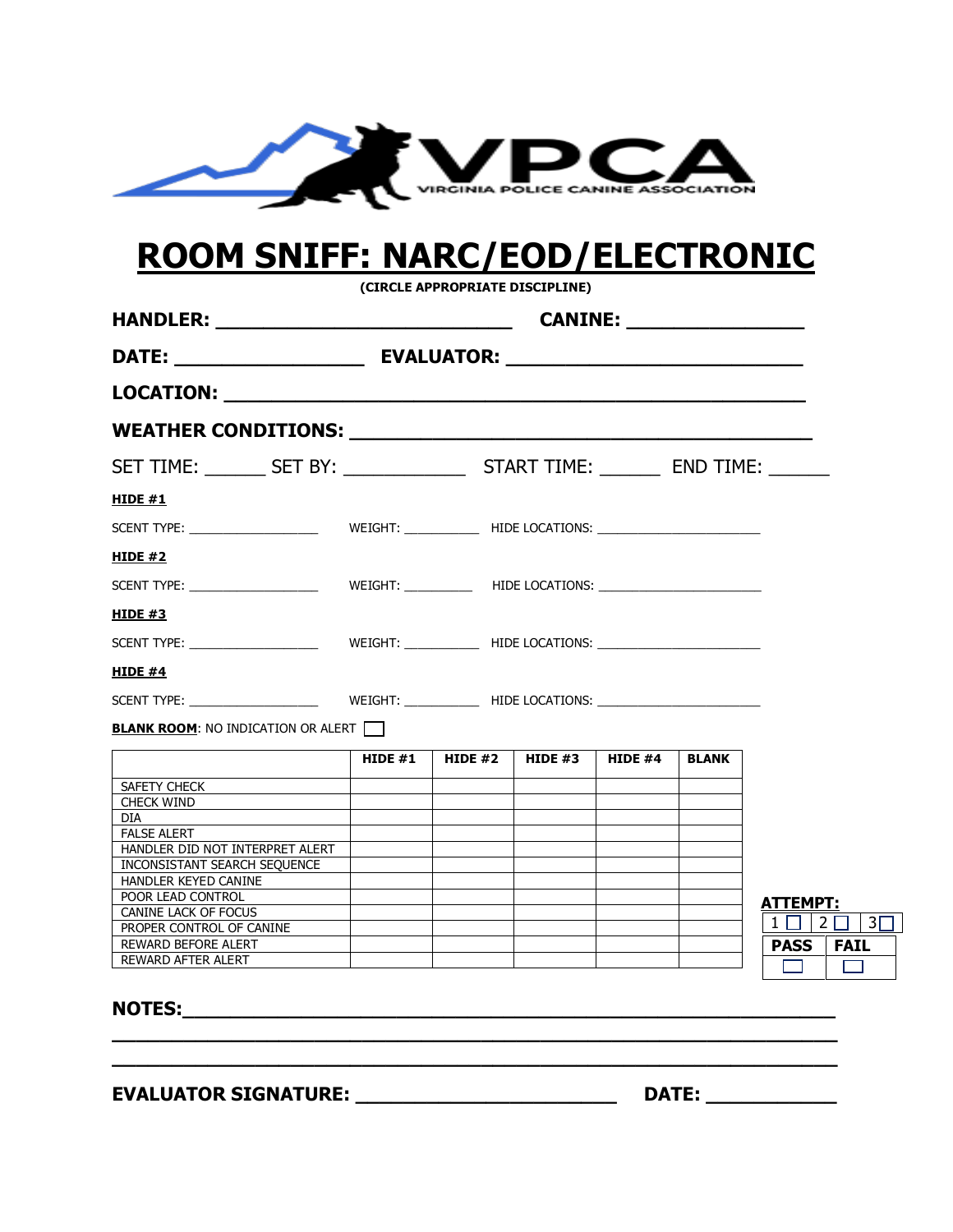

# **WALL SNIFF: NARC/EOD/ELECTRONIC**

**(CIRCLE APPROPRIATE DISCIPLINE)**

| HANDLER: ________________________________                                          | CANINE: __________________ |  |
|------------------------------------------------------------------------------------|----------------------------|--|
|                                                                                    |                            |  |
|                                                                                    |                            |  |
|                                                                                    |                            |  |
| SET TIME: ________ SET BY: _________________ START TIME: ________ END TIME: ______ |                            |  |
| <b>HIDE #1</b>                                                                     |                            |  |
|                                                                                    |                            |  |
| <u>HIDE #2</u>                                                                     |                            |  |
|                                                                                    |                            |  |
| <b>HIDE #3</b>                                                                     |                            |  |
|                                                                                    |                            |  |

### **NUMBER OF BLANKS ( ): NO INDICATION OR ALERT**  $\Box$

|                                 | HIDE $#1$ | HIDE $#2$ | HIDE $#3$ | <b>BLANK</b> |
|---------------------------------|-----------|-----------|-----------|--------------|
| SAFETY CHECK                    |           |           |           |              |
| <b>CHECK WIND</b>               |           |           |           |              |
| <b>DIA</b>                      |           |           |           |              |
| <b>FALSE ALERT</b>              |           |           |           |              |
| HANDLER DID NOT INTERPRET ALERT |           |           |           |              |
| INCONSISTANT SEARCH SEQUENCE    |           |           |           |              |
| HANDLER KEYED CANINE            |           |           |           |              |
| POOR LEAD CONTROL               |           |           |           |              |
| CANINE LACK OF FOCUS            |           |           |           |              |
| PROPER CONTROL OF CANINE        |           |           |           |              |
| <b>REWARD BEFORE ALERT</b>      |           |           |           |              |
| <b>REWARD AFTER ALERT</b>       |           |           |           |              |

**\_\_\_\_\_\_\_\_\_\_\_\_\_\_\_\_\_\_\_\_\_\_\_\_\_\_\_\_\_\_\_\_\_\_\_\_\_\_\_\_\_\_\_\_\_\_\_\_\_\_\_\_\_\_\_\_\_\_\_\_\_ \_\_\_\_\_\_\_\_\_\_\_\_\_\_\_\_\_\_\_\_\_\_\_\_\_\_\_\_\_\_\_\_\_\_\_\_\_\_\_\_\_\_\_\_\_\_\_\_\_\_\_\_\_\_\_\_\_\_\_\_\_ \_\_\_\_\_\_\_\_\_\_\_\_\_\_\_\_\_\_\_\_\_\_\_\_\_\_\_\_\_\_\_\_\_\_\_\_\_\_\_\_\_\_\_\_\_\_\_\_\_\_\_\_\_\_\_\_\_\_\_\_\_**

| ATTEMPT: |             |  |     |  |  |
|----------|-------------|--|-----|--|--|
|          |             |  |     |  |  |
|          | <b>PASS</b> |  | FA) |  |  |
|          |             |  |     |  |  |

### **NOTES:**

### **EVALUATOR SIGNATURE: \_\_\_\_\_\_\_\_\_\_\_\_\_\_\_\_\_\_\_\_\_\_ DATE: \_\_\_\_\_\_\_\_\_\_\_**

| <b>DATE:</b> |  |  |  |  |  |  |
|--------------|--|--|--|--|--|--|
|              |  |  |  |  |  |  |